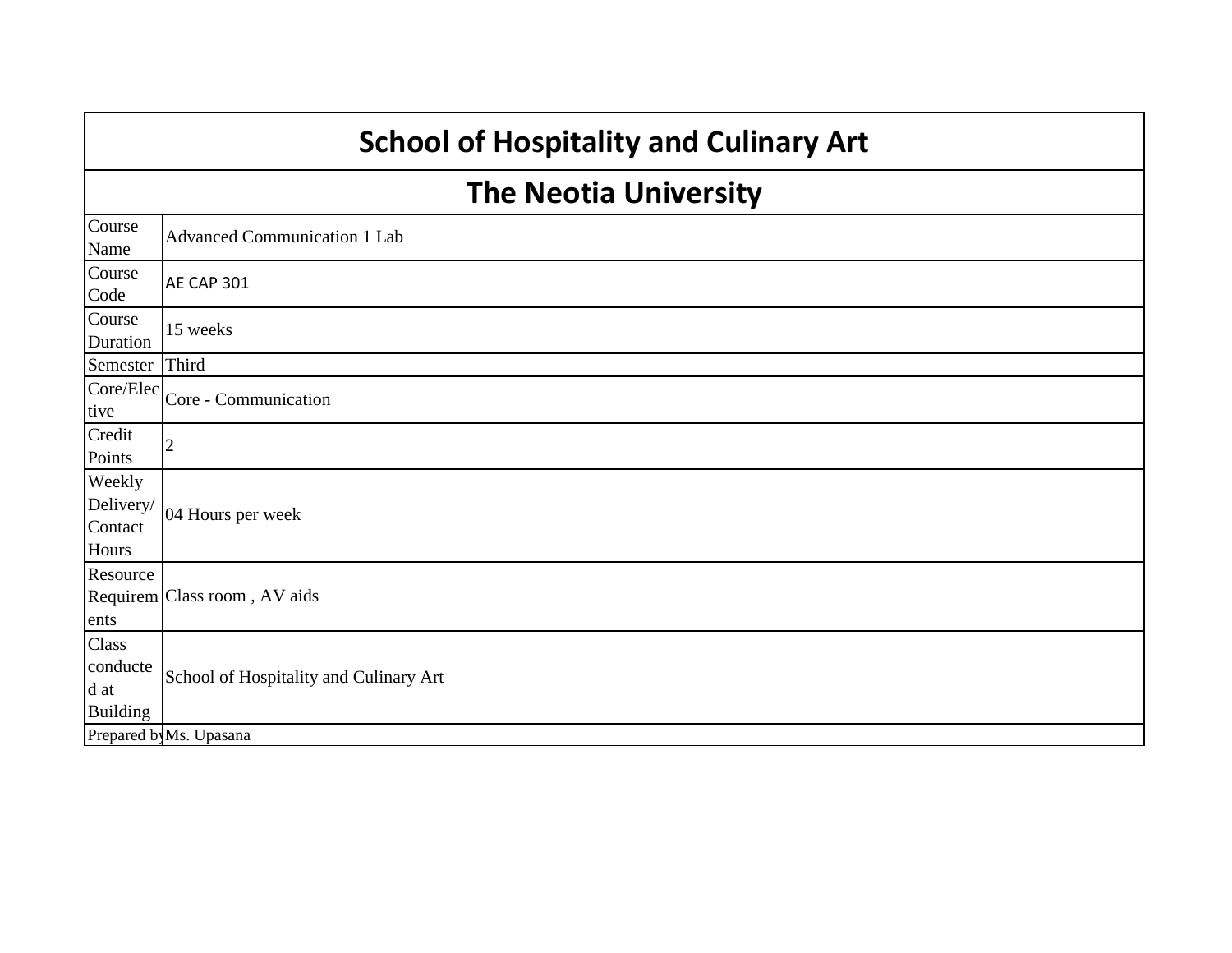#### **Course Description**

This course will help our students in improving their Communication Skills. Students will learn to communicate effectively & efficiently which actually is essential in Hospitality Industry.

### **Course Outcomes (COs)/ Learning Outcomes (LOs)**

After completion of the semester students will be able to confidently communicate in Hospitality Industry. Students will be able to face Interviews, participate in Debates and Extempore successfully.

**Prescribed and Recommended Readings:**

**Required Textbook(s)**

**Recommended Reading(s**)The Quick and Easy Way to Effective Speaking - Dale Carnegie

**Parameters required from the students:** Basic understanding of English language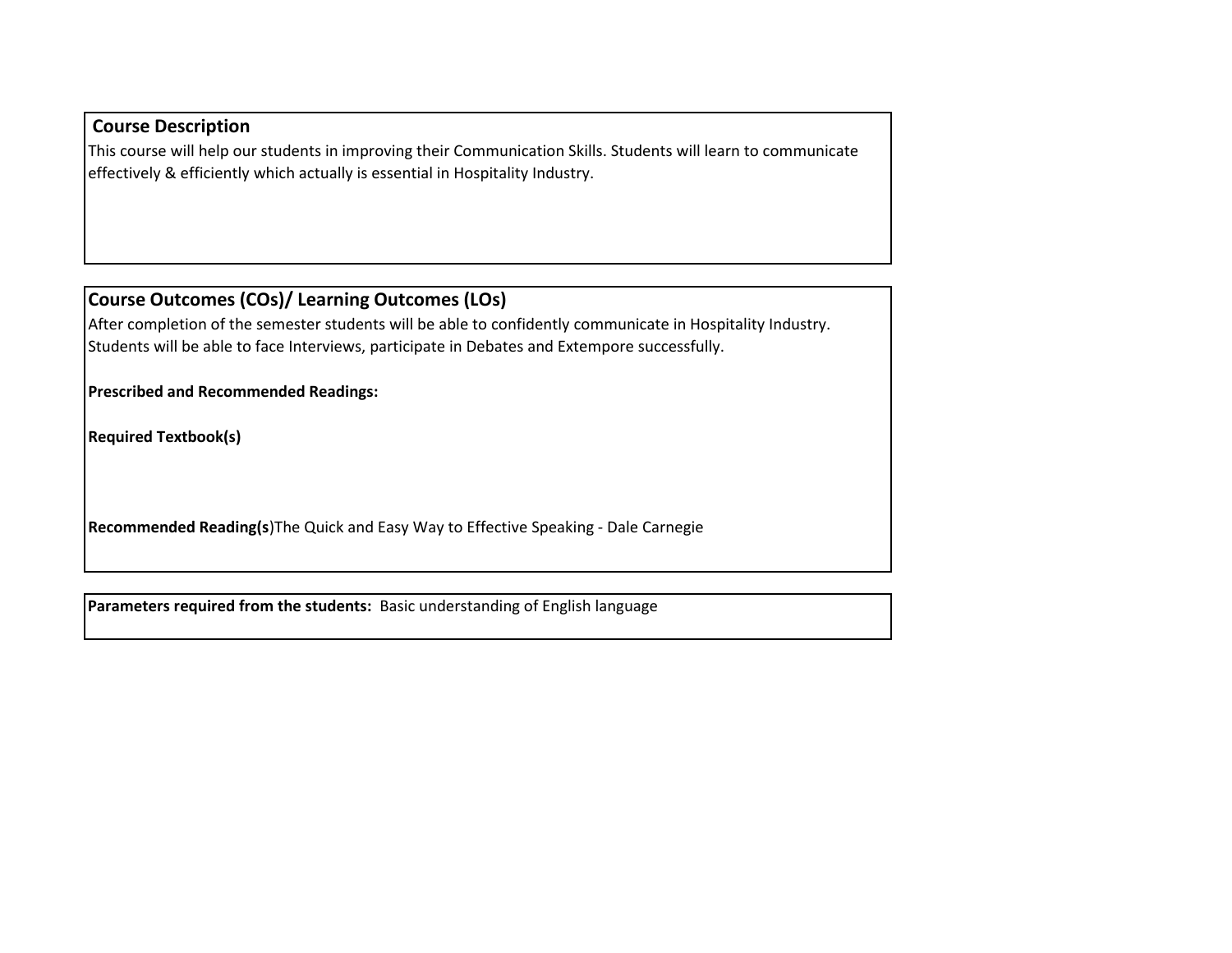| <b>Sem-3 Practical</b> |                                                                                                                                                        |          |  |  |  |  |  |
|------------------------|--------------------------------------------------------------------------------------------------------------------------------------------------------|----------|--|--|--|--|--|
| SI No.                 | <b>Topic</b>                                                                                                                                           | Hours 60 |  |  |  |  |  |
| 1                      | <b>Speech Improvement</b><br>Pronunciation<br>Importance of speech in Hotels<br>Phonetic exercises<br>Introduction to frequently used foreign<br>words | 8        |  |  |  |  |  |
| $\overline{2}$         | <b>Using the Telephone</b><br>Telephone etiquette and skills                                                                                           | 4        |  |  |  |  |  |
| 3                      | <b>Organisational Communication</b>                                                                                                                    | 6        |  |  |  |  |  |
| 4                      | Letter Writing Skills: Formal Letter, Informal I                                                                                                       | 4        |  |  |  |  |  |
| 5                      | Memorandum writing: What is a Memo;<br>Purpose; Examples.                                                                                              | 4        |  |  |  |  |  |
| 6                      | <b>Meetings</b>                                                                                                                                        | 4        |  |  |  |  |  |
| 7                      | Writing Skills :Mail Handling and Social<br>Media Etiquette                                                                                            | 4        |  |  |  |  |  |
| 8                      | <b>Making a Presentation</b>                                                                                                                           | 8        |  |  |  |  |  |
| 9                      | <b>Extempore</b>                                                                                                                                       | 6        |  |  |  |  |  |
| 10                     | Story Telling: Definition; Powerful means of<br>influencing audience; Importance, Use,<br>Types and Techniques of Story telling                        | 6        |  |  |  |  |  |
| 11                     | <b>Debate</b>                                                                                                                                          | 6        |  |  |  |  |  |
|                        |                                                                                                                                                        | 60       |  |  |  |  |  |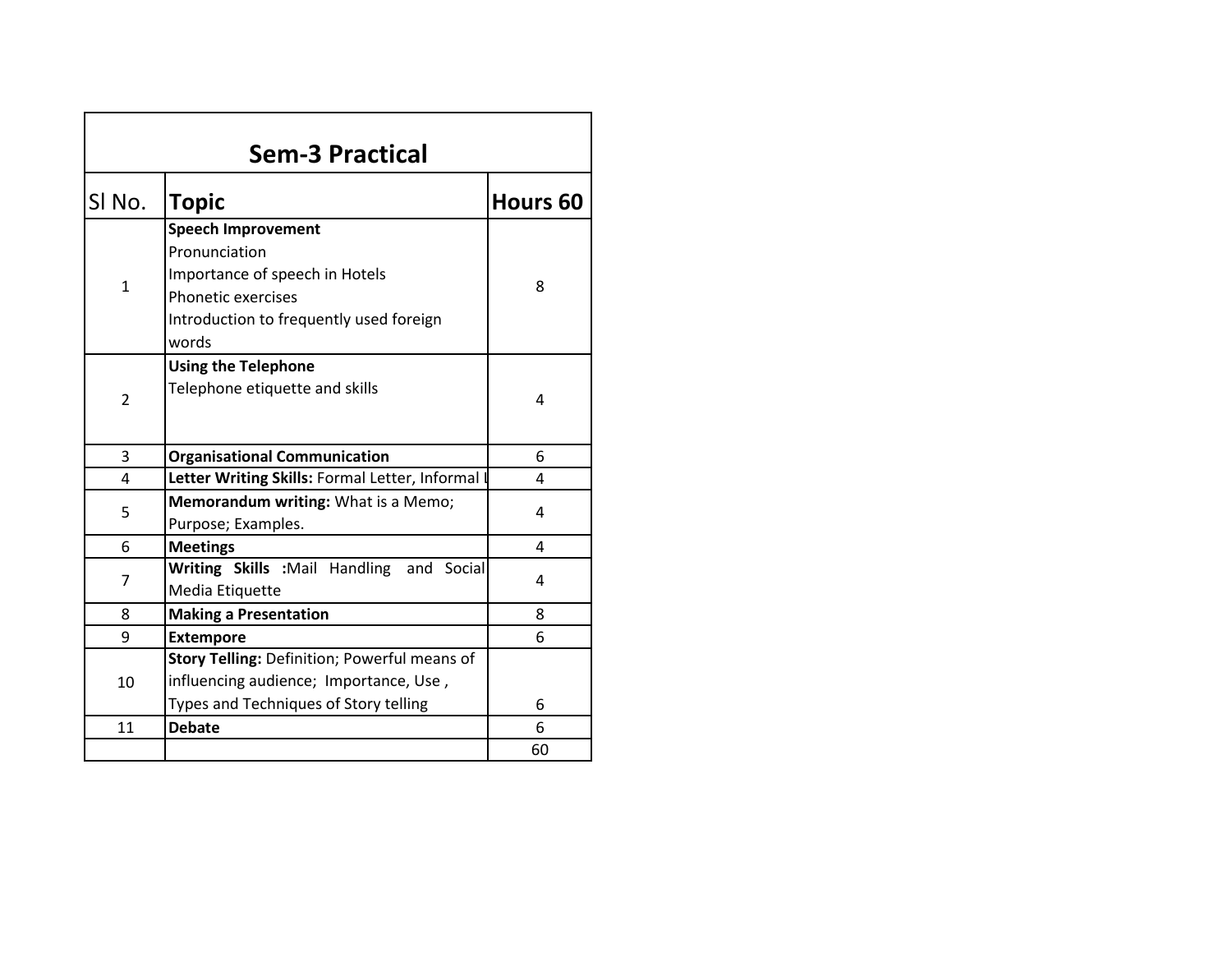| <b>PRACTICAL MANUAL</b>                                                                                                            |                           |             |                                                                                           |                                       |                                                                      |                                                                                 |  |  |
|------------------------------------------------------------------------------------------------------------------------------------|---------------------------|-------------|-------------------------------------------------------------------------------------------|---------------------------------------|----------------------------------------------------------------------|---------------------------------------------------------------------------------|--|--|
| <b>School of Hospitality &amp; Culinary Art - The Neotia University</b>                                                            |                           |             |                                                                                           |                                       |                                                                      |                                                                                 |  |  |
| <b>SUBJECT:</b><br><b>COMMUNICATION</b><br>1 & 2<br>Faculty: Shabnam Jana<br><b>PRACTICAL NO.:</b>                                 |                           |             |                                                                                           |                                       |                                                                      |                                                                                 |  |  |
| <b>HOURS:</b><br>3 hours 45 mins<br><b>TOPIC:</b>                                                                                  |                           |             |                                                                                           |                                       |                                                                      |                                                                                 |  |  |
|                                                                                                                                    | <b>Speech Improvement</b> |             | <b>SEMESTER:</b>                                                                          | 3                                     | <b>Approved By:</b>                                                  | <b>Deputy Director</b>                                                          |  |  |
| <b>Learning Outcome</b>                                                                                                            |                           |             |                                                                                           |                                       |                                                                      |                                                                                 |  |  |
| Students are able to speak correctly and in better manner                                                                          |                           |             |                                                                                           |                                       |                                                                      |                                                                                 |  |  |
| Students learn to use Appropriate and positive body language.                                                                      |                           |             |                                                                                           |                                       |                                                                      |                                                                                 |  |  |
|                                                                                                                                    |                           |             |                                                                                           |                                       |                                                                      |                                                                                 |  |  |
| Requirements of Resources and equipments for the practical:                                                                        |                           |             |                                                                                           |                                       |                                                                      |                                                                                 |  |  |
| <b>Equipment/ Tools / Aids required-</b>                                                                                           |                           |             |                                                                                           |                                       |                                                                      |                                                                                 |  |  |
| <b>Power Point Presentation</b>                                                                                                    |                           |             |                                                                                           |                                       |                                                                      |                                                                                 |  |  |
| Video clips                                                                                                                        |                           |             | https://www.youtube.com/watch?v=USKrBTvgY s; https://www.youtube.com/watch?v=03lc-joQHjI; |                                       |                                                                      |                                                                                 |  |  |
| Role play                                                                                                                          |                           |             |                                                                                           |                                       |                                                                      |                                                                                 |  |  |
| Resources:                                                                                                                         |                           |             | The Quick and Easy Way to Effective Speaking - Dale Carnegie                              |                                       |                                                                      |                                                                                 |  |  |
| <b>METHODOLOGY:</b>                                                                                                                |                           |             |                                                                                           |                                       |                                                                      |                                                                                 |  |  |
| <b>PARTICULARS</b>                                                                                                                 |                           | <b>TIME</b> |                                                                                           |                                       | <b>TASK</b>                                                          |                                                                                 |  |  |
| Hygiene & Grooming Check up                                                                                                        |                           | 10 minutes  |                                                                                           |                                       |                                                                      | Students have to maintain high standard Hygiene and Grooming as per             |  |  |
| <b>Briefing</b>                                                                                                                    |                           | 15 minutes  |                                                                                           | Don't's; Correct use of body language | Briefing the students about Introduction, its purpose and the Do's & |                                                                                 |  |  |
| Procedure                                                                                                                          |                           | 2hr 30mins  |                                                                                           |                                       |                                                                      | Each student is given passage to read. Students has to frame the passage in his |  |  |
| <b>Expected outcome from the practical:</b>                                                                                        |                           | 15 minutes  |                                                                                           |                                       |                                                                      | Stdents learn to introduce themselves in an interesting manner without sounding |  |  |
| Possible sources of error and Precautions &                                                                                        |                           | 15 minutes  |                                                                                           |                                       |                                                                      | Weak in Conversational English, leading to lack of confidence. Students         |  |  |
| <b>Protection to be taken</b>                                                                                                      |                           |             |                                                                                           |                                       |                                                                      | tend to fram the passage in ther own words. They are encouraged to              |  |  |
| Closing                                                                                                                            |                           | 20 minutes  |                                                                                           | Tasks given for next day              |                                                                      |                                                                                 |  |  |
|                                                                                                                                    |                           |             |                                                                                           |                                       | Follow the guidelines for Covid 19 prevention at closure.            |                                                                                 |  |  |
|                                                                                                                                    |                           |             |                                                                                           |                                       |                                                                      |                                                                                 |  |  |
| Analysis of results & drawing of inferences:                                                                                       |                           |             |                                                                                           |                                       |                                                                      |                                                                                 |  |  |
| The importance having good communication once understood, the students improve. The need to increase the vocabulary also has to be |                           |             |                                                                                           |                                       |                                                                      |                                                                                 |  |  |
| driven for better communication. Importance of Body Language and to use it positively. Practice will help to improve further.      |                           |             |                                                                                           |                                       |                                                                      |                                                                                 |  |  |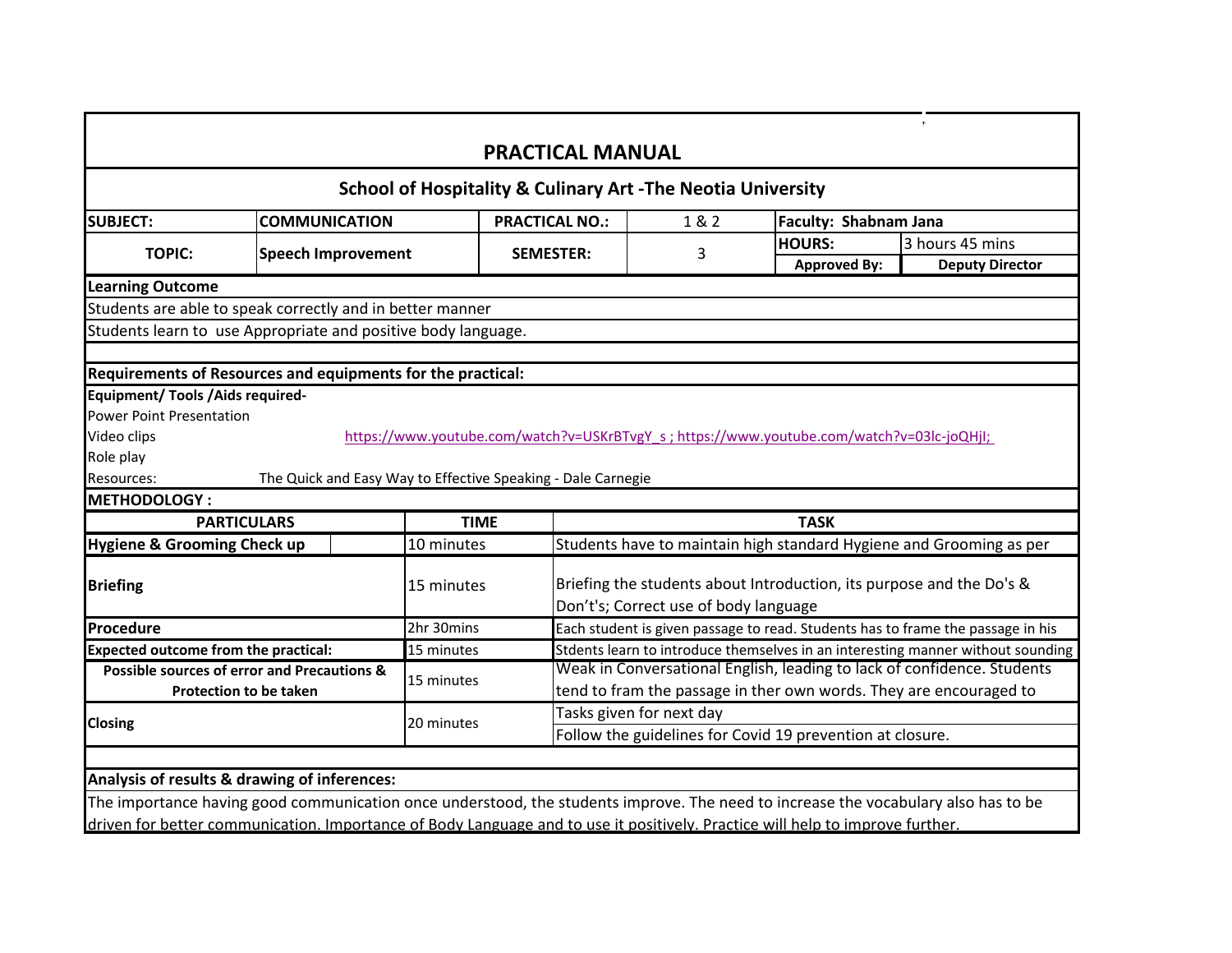| <b>PRACTICAL MANUAL</b>                                                 |                                                                                 |             |                                                                                                                                                      |                                                      |                                                                                   |  |  |  |
|-------------------------------------------------------------------------|---------------------------------------------------------------------------------|-------------|------------------------------------------------------------------------------------------------------------------------------------------------------|------------------------------------------------------|-----------------------------------------------------------------------------------|--|--|--|
| <b>School of Hospitality &amp; Culinary Art - The Neotia University</b> |                                                                                 |             |                                                                                                                                                      |                                                      |                                                                                   |  |  |  |
|                                                                         | <b>SUBJECT: COMMUNICATION</b>                                                   |             | <b>PRACTICAL NO.:</b><br><b>Faculty: Shabnam Jana</b><br>3                                                                                           |                                                      |                                                                                   |  |  |  |
| <b>TOPIC:</b>                                                           | <b>Telephone Handling</b>                                                       |             | <b>SEMESTER:</b>                                                                                                                                     |                                                      | 3 hours 45 mins<br><b>HOURS:</b><br><b>Approved By:</b><br><b>Deputy Director</b> |  |  |  |
| <b>Learning Outcome</b>                                                 |                                                                                 |             |                                                                                                                                                      |                                                      |                                                                                   |  |  |  |
|                                                                         | Students learn the importance of telephone handling depending upon the purpose. |             |                                                                                                                                                      |                                                      |                                                                                   |  |  |  |
|                                                                         | Students handle telephone calls correctly                                       |             |                                                                                                                                                      |                                                      |                                                                                   |  |  |  |
|                                                                         | Requirements of Resources and equipments for the practical:                     |             |                                                                                                                                                      |                                                      |                                                                                   |  |  |  |
|                                                                         | Equipment/ Tools / Aids required-                                               |             |                                                                                                                                                      |                                                      |                                                                                   |  |  |  |
|                                                                         | <b>Power Point Presentation</b>                                                 |             |                                                                                                                                                      |                                                      |                                                                                   |  |  |  |
| Video clips                                                             |                                                                                 |             |                                                                                                                                                      |                                                      |                                                                                   |  |  |  |
| Dummy telephone                                                         |                                                                                 |             |                                                                                                                                                      |                                                      |                                                                                   |  |  |  |
|                                                                         | Resources: The Quick and Easy Way to Effective Speaking - Dale Carnegie         |             |                                                                                                                                                      |                                                      |                                                                                   |  |  |  |
| <b>METHODOLOGY:</b>                                                     |                                                                                 |             |                                                                                                                                                      |                                                      |                                                                                   |  |  |  |
|                                                                         | <b>PARTICULARS</b>                                                              | <b>TIME</b> |                                                                                                                                                      |                                                      | <b>TASK</b>                                                                       |  |  |  |
|                                                                         | Hygiene & Grooming Check up                                                     | 10 minutes  |                                                                                                                                                      |                                                      |                                                                                   |  |  |  |
|                                                                         |                                                                                 |             |                                                                                                                                                      |                                                      | The difference between a conventional mail & email.                               |  |  |  |
| <b>Briefing</b>                                                         |                                                                                 | 15 minutes  |                                                                                                                                                      | The advantages & disadvantages. The effect of Social |                                                                                   |  |  |  |
|                                                                         |                                                                                 |             | 3<br>https://www.youtube.com/watch?v=O69grhOZcbk ;https://www.youtube.com/watch?v=KsDqa3eqvuw<br>Students have to maintain high standard Hygiene and | Media, Do's & Don'ts                                 |                                                                                   |  |  |  |
|                                                                         |                                                                                 |             |                                                                                                                                                      |                                                      | Give a demo to the students about telephone handling.                             |  |  |  |
|                                                                         |                                                                                 | 2hr 30mins  |                                                                                                                                                      |                                                      | The advantages & disadvantages of telephonic conversaion.                         |  |  |  |
| Procedure                                                               |                                                                                 |             | Do's & Don'ts                                                                                                                                        |                                                      |                                                                                   |  |  |  |
|                                                                         |                                                                                 |             |                                                                                                                                                      |                                                      | Students practice the telephone handling in groups.                               |  |  |  |
|                                                                         | <b>Expected outcome from the practical:</b>                                     | 15 minutes  |                                                                                                                                                      |                                                      | Students learn the appropriate handling of telephone.                             |  |  |  |
|                                                                         | Possible sources of error and Precautions & Protection to be taken              | 15 minutes  |                                                                                                                                                      |                                                      | Using improper phrases, wrong salutation, greetings,                              |  |  |  |
|                                                                         |                                                                                 |             |                                                                                                                                                      |                                                      | etc. One needs to understand the importance of                                    |  |  |  |
|                                                                         |                                                                                 |             |                                                                                                                                                      |                                                      | Students need to write dialouges on different cases of                            |  |  |  |
| <b>Closing</b>                                                          |                                                                                 | 20 minutes  |                                                                                                                                                      |                                                      | Follow the guidelines for Covid 19 prevention at closure.                         |  |  |  |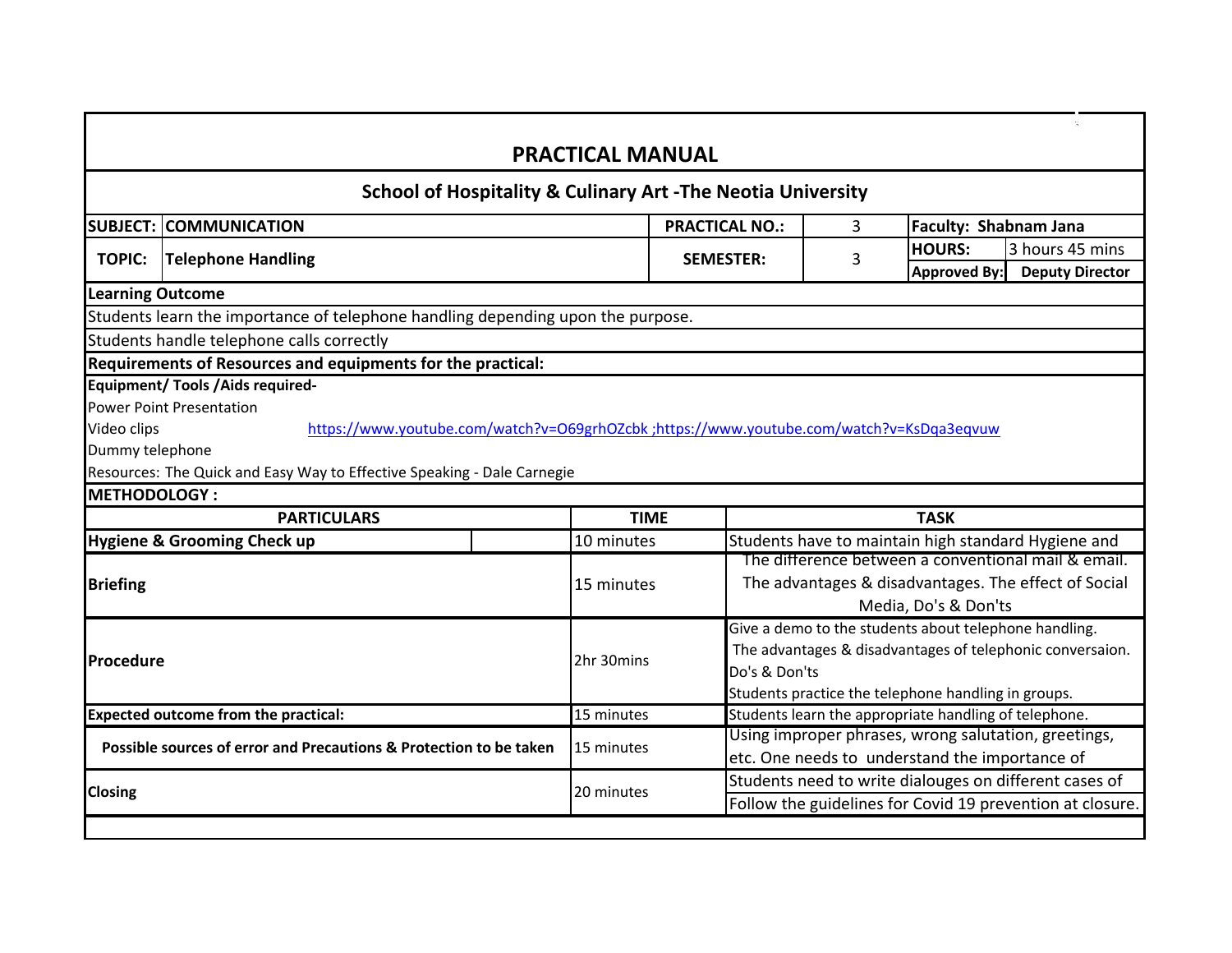#### **Analysis of results & drawing of inferences:**

Telephonic conversation is the most common of communication but its very senitive as we have choose the word precisely.

|                                                           |                                                                                                         |             |                       |                                                                                   | <b>PRACTICAL MANUAL</b>                     |                       |                                                                        |                                                                                                                                                |  |  |
|-----------------------------------------------------------|---------------------------------------------------------------------------------------------------------|-------------|-----------------------|-----------------------------------------------------------------------------------|---------------------------------------------|-----------------------|------------------------------------------------------------------------|------------------------------------------------------------------------------------------------------------------------------------------------|--|--|
|                                                           |                                                                                                         |             |                       |                                                                                   |                                             |                       | <b>School of Hospitality &amp; Culinary Art -The Neotia University</b> |                                                                                                                                                |  |  |
| <b>SUBJECT:</b>                                           | <b>COMMUNICATION</b>                                                                                    |             | <b>PRACTICAL NO.:</b> |                                                                                   | 4 & 5                                       | Faculty: Shabnam Jana |                                                                        |                                                                                                                                                |  |  |
| <b>TOPIC:</b>                                             |                                                                                                         |             |                       |                                                                                   | 3                                           |                       | <b>HOURS:</b>                                                          | 3 hours 45 mins                                                                                                                                |  |  |
|                                                           | <b>Orgnisational Communication</b><br><b>SEMESTER:</b><br><b>Approved By:</b><br><b>Deputy Director</b> |             |                       |                                                                                   |                                             |                       |                                                                        |                                                                                                                                                |  |  |
| <b>Learning Outcome</b>                                   |                                                                                                         |             |                       |                                                                                   |                                             |                       |                                                                        |                                                                                                                                                |  |  |
|                                                           | Students are able to communicate professionally.                                                        |             |                       |                                                                                   |                                             |                       |                                                                        |                                                                                                                                                |  |  |
|                                                           | Requirements of Resources and equipments for the practical:                                             |             |                       |                                                                                   |                                             |                       |                                                                        |                                                                                                                                                |  |  |
|                                                           | <b>Equipment/ Tools / Aids required-</b>                                                                |             |                       |                                                                                   |                                             |                       |                                                                        |                                                                                                                                                |  |  |
| <b>Power Point Presentation</b>                           |                                                                                                         |             |                       |                                                                                   |                                             |                       |                                                                        |                                                                                                                                                |  |  |
| Video clips                                               |                                                                                                         |             |                       |                                                                                   | https://www.youtube.com/watch?v=gz3vHWAEaS4 |                       |                                                                        |                                                                                                                                                |  |  |
| Resources:                                                | The Quick and Easy Way to Effective Speaking - Dale Carnegie                                            |             |                       |                                                                                   |                                             |                       |                                                                        |                                                                                                                                                |  |  |
|                                                           |                                                                                                         |             |                       |                                                                                   |                                             |                       |                                                                        |                                                                                                                                                |  |  |
| <b>METHODOLOGY:</b>                                       |                                                                                                         |             |                       |                                                                                   |                                             |                       |                                                                        |                                                                                                                                                |  |  |
|                                                           | <b>PARTICULARS</b>                                                                                      | <b>TIME</b> |                       |                                                                                   |                                             |                       | <b>TASK</b>                                                            |                                                                                                                                                |  |  |
|                                                           | Hygiene & Grooming Check up                                                                             | 10 minutes  |                       |                                                                                   |                                             |                       |                                                                        | Students have to maintain high standard Hygiene and Grooming as per SOP & COVID                                                                |  |  |
|                                                           |                                                                                                         |             |                       | Organisational Communication- what does it mean; The structure to be followed and |                                             |                       |                                                                        |                                                                                                                                                |  |  |
| <b>Briefing</b>                                           |                                                                                                         | 15 minutes  |                       | what is expected from the students.                                               |                                             |                       |                                                                        |                                                                                                                                                |  |  |
|                                                           |                                                                                                         |             |                       |                                                                                   | Explaining with PPT the concept.            |                       |                                                                        |                                                                                                                                                |  |  |
|                                                           |                                                                                                         |             |                       |                                                                                   |                                             |                       |                                                                        | Sharing examples of the different cases of organisational communication.                                                                       |  |  |
| Procedure                                                 |                                                                                                         | 2hr 30mins  |                       |                                                                                   |                                             |                       | Students are made to do role plays on diffrent types of situations.    |                                                                                                                                                |  |  |
|                                                           |                                                                                                         |             |                       |                                                                                   |                                             |                       |                                                                        |                                                                                                                                                |  |  |
|                                                           | <b>Expected outcome from the practical:</b>                                                             | 15 minutes  |                       |                                                                                   |                                             |                       |                                                                        | Students learn the basics of organisational communication.                                                                                     |  |  |
|                                                           | Possible sources of error and                                                                           | 15 minutes  |                       |                                                                                   |                                             |                       |                                                                        |                                                                                                                                                |  |  |
|                                                           | Precautions & Protection to be taken                                                                    |             |                       |                                                                                   |                                             |                       |                                                                        |                                                                                                                                                |  |  |
| Closing                                                   |                                                                                                         | 20 minutes  |                       |                                                                                   |                                             |                       | The essays written are discussed and differences highlighted           |                                                                                                                                                |  |  |
| Follow the guidelines for Covid 19 prevention at closure. |                                                                                                         |             |                       |                                                                                   |                                             |                       |                                                                        |                                                                                                                                                |  |  |
|                                                           |                                                                                                         |             |                       |                                                                                   |                                             |                       |                                                                        |                                                                                                                                                |  |  |
|                                                           |                                                                                                         |             |                       |                                                                                   |                                             |                       |                                                                        |                                                                                                                                                |  |  |
|                                                           | Analysis of results & drawing of inferences:                                                            |             |                       |                                                                                   |                                             |                       |                                                                        |                                                                                                                                                |  |  |
|                                                           |                                                                                                         |             |                       |                                                                                   |                                             |                       |                                                                        | Generally students are used to writing an essay without much research as the purpose of research is not understood. Once the purpose is clear, |  |  |
|                                                           | they also learn to avoid plagiarism. Creative writing and research to be encouraged.                    |             |                       |                                                                                   |                                             |                       |                                                                        |                                                                                                                                                |  |  |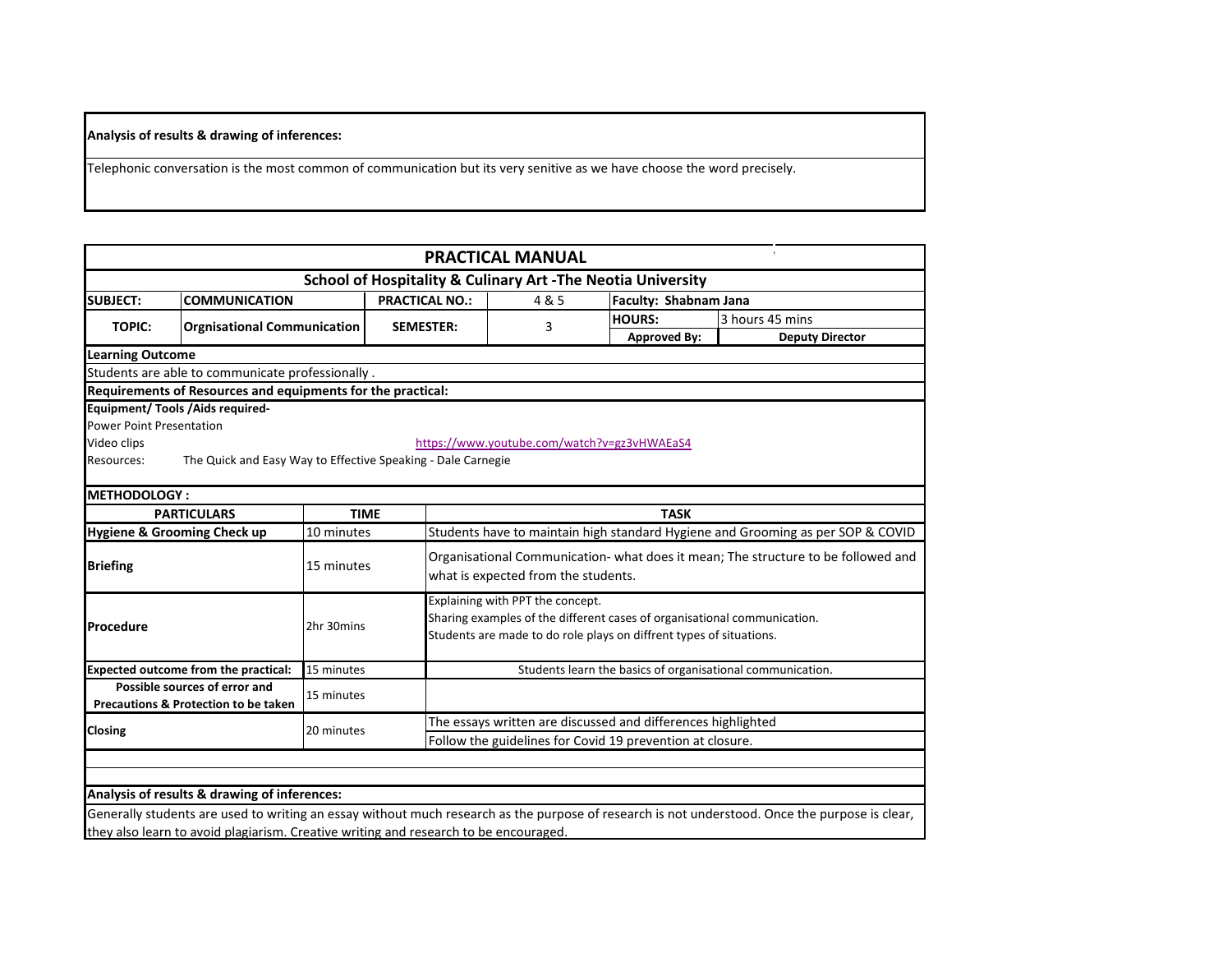|                                                                                                         | <b>PRACTICAL MANUAL</b> |             |                        |   |                                                                                                                                                                                                                                                   |  |  |  |
|---------------------------------------------------------------------------------------------------------|-------------------------|-------------|------------------------|---|---------------------------------------------------------------------------------------------------------------------------------------------------------------------------------------------------------------------------------------------------|--|--|--|
| <b>School of Hospitality &amp; Culinary Art - The Neotia University</b>                                 |                         |             |                        |   |                                                                                                                                                                                                                                                   |  |  |  |
| <b>SUBJECT: COMMUNICATION</b><br><b>PRACTICAL NO.:</b><br><b>Faculty: Shabnam Jana</b><br>6             |                         |             |                        |   |                                                                                                                                                                                                                                                   |  |  |  |
| <b>TOPIC:</b><br><b>Letter Writing</b>                                                                  |                         |             | <b>SEMESTER:</b>       | 3 | <b>HOURS:</b><br>3 hours 45 mins<br><b>Approved By:</b><br><b>Deputy Director</b>                                                                                                                                                                 |  |  |  |
| <b>Learning Outcome</b>                                                                                 |                         |             |                        |   |                                                                                                                                                                                                                                                   |  |  |  |
| Students are able to write profesional letters following the correct structure.                         |                         |             |                        |   |                                                                                                                                                                                                                                                   |  |  |  |
| Requirements of Resources and equipments for the practical:                                             |                         |             |                        |   |                                                                                                                                                                                                                                                   |  |  |  |
| <b>Equipment/ Tools / Aids required-</b>                                                                |                         |             |                        |   |                                                                                                                                                                                                                                                   |  |  |  |
| <b>Power Point Presentation</b>                                                                         |                         |             |                        |   |                                                                                                                                                                                                                                                   |  |  |  |
| Video clips<br>https://www.youtube.com/watch?v=ORr3syyGgZ0; https://www.youtube.com/watch?v=UClTb0O_JL8 |                         |             |                        |   |                                                                                                                                                                                                                                                   |  |  |  |
| Task                                                                                                    |                         |             |                        |   |                                                                                                                                                                                                                                                   |  |  |  |
| Resources: The Quick and Easy Way to Effective Speaking - Dale Carnegie                                 |                         |             |                        |   |                                                                                                                                                                                                                                                   |  |  |  |
| <b>METHODOLOGY:</b><br><b>PARTICULARS</b>                                                               |                         | <b>TIME</b> |                        |   | <b>TASK</b>                                                                                                                                                                                                                                       |  |  |  |
|                                                                                                         |                         |             |                        |   |                                                                                                                                                                                                                                                   |  |  |  |
|                                                                                                         |                         |             |                        |   |                                                                                                                                                                                                                                                   |  |  |  |
|                                                                                                         |                         | 10 minutes  |                        |   | Students have to maintain high standard Hygiene and                                                                                                                                                                                               |  |  |  |
|                                                                                                         |                         | 15 minutes  |                        |   | letter- what does it mean; The structure to be followed<br>and what is expected from the students.                                                                                                                                                |  |  |  |
| <b>Hygiene &amp; Grooming Check up</b><br><b>Briefing</b><br>Procedure                                  | 2hr 30mins              |             |                        |   | Explaining with PPT the different types of letter and their<br>Sharing samples of the different types of letter and discussing<br>Brainstorming and importance of research is explained<br>Each student then writes one type of letter so all the |  |  |  |
| <b>Expected outcome from the practical:</b>                                                             | 15 minutes              |             |                        |   | Students learn to write a well structured approriate letter.                                                                                                                                                                                      |  |  |  |
|                                                                                                         |                         |             |                        |   | When the structure is not followed; Paying attention to                                                                                                                                                                                           |  |  |  |
| Possible sources of error and Precautions & Protection to be taken                                      | 15 minutes              |             | grammar and spellings. |   |                                                                                                                                                                                                                                                   |  |  |  |
| <b>Closing</b>                                                                                          | 20 minutes              |             |                        |   | The letters written are discussed and differences highligh<br>Follow the guidelines for Covid 19 prevention at closure.                                                                                                                           |  |  |  |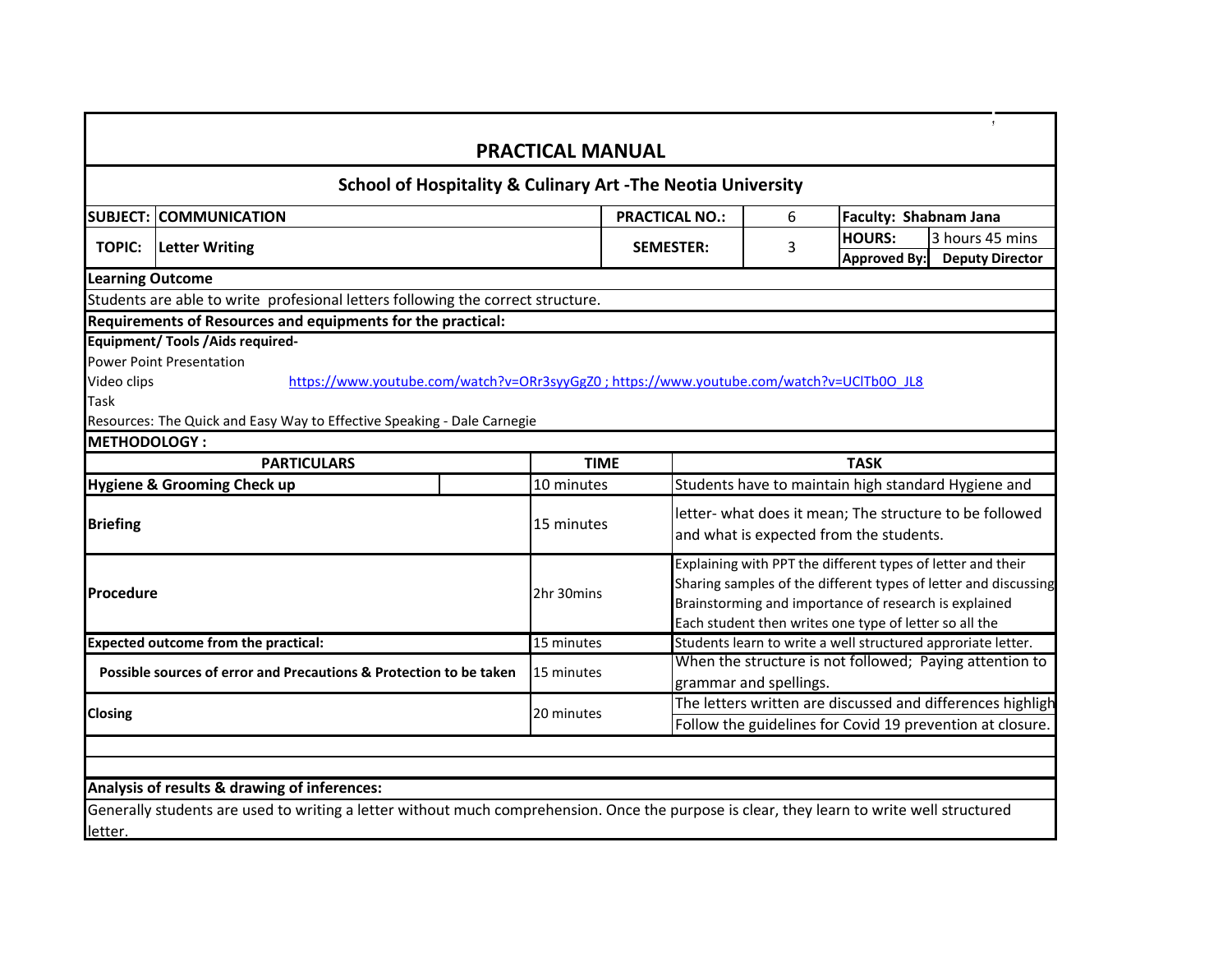| <b>SUBJECT</b>      | <b>COMMUNICATION</b>                                                             |                                             | <b>School of Hospitality &amp; Culinary Art -The Neotia University</b><br>Practical no.                                                                                                                                          | $\overline{\mathbf{z}}$                                    | <b>Faculty</b>                                                                      | Shabnam Jana                                        |  |
|---------------------|----------------------------------------------------------------------------------|---------------------------------------------|----------------------------------------------------------------------------------------------------------------------------------------------------------------------------------------------------------------------------------|------------------------------------------------------------|-------------------------------------------------------------------------------------|-----------------------------------------------------|--|
| <b>TOPIC:</b>       | <b>Memorandum</b>                                                                |                                             | <b>SEMESTER:</b>                                                                                                                                                                                                                 | 3                                                          | <b>HOURS:</b><br><b>Approved By:</b>                                                | 3 hours 45 mins<br><b>Deputy Director</b>           |  |
|                     | <b>Learning Outcome</b>                                                          |                                             |                                                                                                                                                                                                                                  |                                                            |                                                                                     |                                                     |  |
|                     | Students are able to write professional letters following the correct structure. |                                             |                                                                                                                                                                                                                                  |                                                            |                                                                                     |                                                     |  |
|                     | Requirements of Resources and equipments for the practical:                      |                                             |                                                                                                                                                                                                                                  |                                                            |                                                                                     |                                                     |  |
|                     | <b>Equipment/ Tools / Aids required-</b>                                         |                                             |                                                                                                                                                                                                                                  |                                                            |                                                                                     |                                                     |  |
|                     | <b>Power Point Presentation</b>                                                  |                                             |                                                                                                                                                                                                                                  |                                                            |                                                                                     |                                                     |  |
| Video clips         |                                                                                  | https://www.youtube.com/watch?v=n5Zyn9y MDs |                                                                                                                                                                                                                                  |                                                            |                                                                                     |                                                     |  |
| Task                |                                                                                  |                                             |                                                                                                                                                                                                                                  |                                                            |                                                                                     |                                                     |  |
|                     | Resources: The Quick and Easy Way to Effective Speaking - Dale Carnegie          |                                             |                                                                                                                                                                                                                                  |                                                            |                                                                                     |                                                     |  |
| <b>METHODOLOGY:</b> |                                                                                  |                                             |                                                                                                                                                                                                                                  |                                                            |                                                                                     |                                                     |  |
|                     | <b>PARTICULARS</b>                                                               | <b>TIME</b>                                 |                                                                                                                                                                                                                                  |                                                            | <b>TASK</b>                                                                         |                                                     |  |
|                     | <b>Hygiene &amp; Grooming Check up</b>                                           | 10 minutes                                  |                                                                                                                                                                                                                                  |                                                            |                                                                                     | Students have to maintain high standard Hygiene and |  |
| <b>Briefing</b>     |                                                                                  | 15 minutes                                  |                                                                                                                                                                                                                                  |                                                            | followed and what is expected from the students.                                    | Memorandum- what does it mean; The structure to be  |  |
| Procedure           |                                                                                  | 2hr 30mins                                  | Explaining with PPT the different types of memo and their<br>Sharing samples of the different types of memo and<br>Brainstorming and importance of research is explained<br>Each student then writes one type of memo so all the |                                                            |                                                                                     |                                                     |  |
|                     | <b>Expected outcome from the practical:</b>                                      | 15 minutes                                  |                                                                                                                                                                                                                                  |                                                            | Students learn to write a well reasearched and well                                 |                                                     |  |
|                     | Possible sources of error and Precautions & Protection to be taken               | 15 minutes                                  |                                                                                                                                                                                                                                  |                                                            | When the structure is not followed; length of the<br>memo, un professional language |                                                     |  |
|                     |                                                                                  | 20 minutes                                  |                                                                                                                                                                                                                                  | The letters written are discussed and differences highligh |                                                                                     |                                                     |  |
|                     | <b>Closing</b>                                                                   |                                             |                                                                                                                                                                                                                                  | Follow the guidelines for Covid 19 prevention at closure.  |                                                                                     |                                                     |  |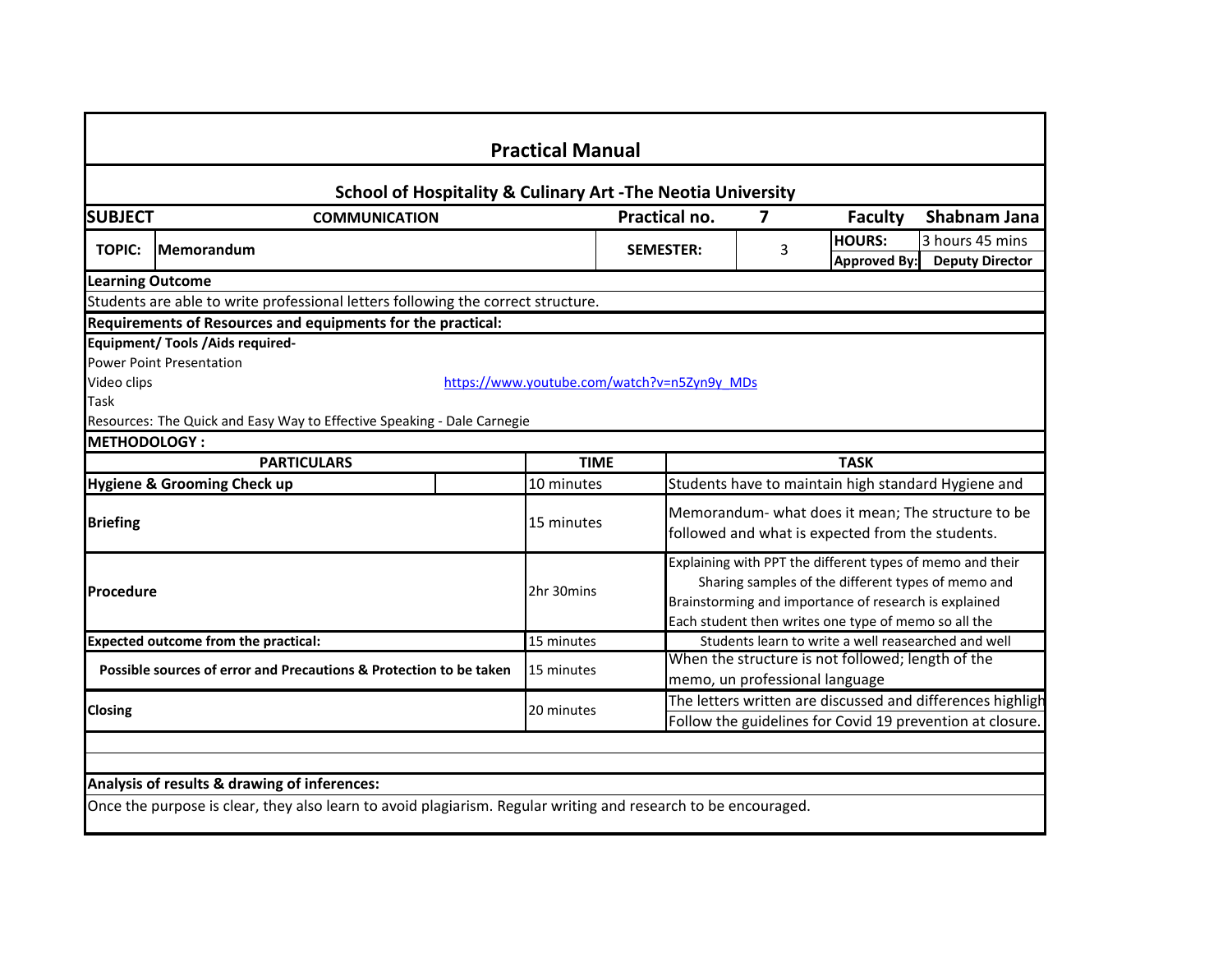| <b>PRACTICAL MANUAL</b>                                                                                                                        |                                                                                                                                                                                                                                                                                      |             |                    |  |                                                                                                                                                     |  |  |  |
|------------------------------------------------------------------------------------------------------------------------------------------------|--------------------------------------------------------------------------------------------------------------------------------------------------------------------------------------------------------------------------------------------------------------------------------------|-------------|--------------------|--|-----------------------------------------------------------------------------------------------------------------------------------------------------|--|--|--|
| <b>School of Hospitality &amp; Culinary Art -The Neotia University</b>                                                                         |                                                                                                                                                                                                                                                                                      |             |                    |  |                                                                                                                                                     |  |  |  |
|                                                                                                                                                | <b>SUBJECT: COMMUNICATION</b><br><b>PRACTICAL NO.:</b><br>Faculty: Shabnam Jana<br>8                                                                                                                                                                                                 |             |                    |  |                                                                                                                                                     |  |  |  |
| 3 hours 45 mins<br><b>HOURS:</b><br>3<br><b>TOPIC:</b><br><b>Meetings</b><br><b>SEMESTER:</b><br><b>Approved By:</b><br><b>Deputy Director</b> |                                                                                                                                                                                                                                                                                      |             |                    |  |                                                                                                                                                     |  |  |  |
| <b>Learning Outcome</b>                                                                                                                        |                                                                                                                                                                                                                                                                                      |             |                    |  |                                                                                                                                                     |  |  |  |
|                                                                                                                                                | Students participate in meeting confidently following all the Do's & Don'ts.                                                                                                                                                                                                         |             |                    |  |                                                                                                                                                     |  |  |  |
|                                                                                                                                                |                                                                                                                                                                                                                                                                                      |             |                    |  |                                                                                                                                                     |  |  |  |
|                                                                                                                                                | Requirements of Resources and equipments for the practical:                                                                                                                                                                                                                          |             |                    |  |                                                                                                                                                     |  |  |  |
| Video clips<br>Role play                                                                                                                       | <b>Equipment/ Tools / Aids required-</b><br><b>Power Point Presentation</b><br>https://www.youtube.com/watch?v=ypxH_2gdePc; https://www.youtube.com/watch?v=QNameb4jgUM<br>Resources: The Quick and Easy Way to Effective Speaking - Dale Carnegie                                   |             |                    |  |                                                                                                                                                     |  |  |  |
| <b>METHODOLOGY:</b>                                                                                                                            |                                                                                                                                                                                                                                                                                      |             |                    |  |                                                                                                                                                     |  |  |  |
|                                                                                                                                                | <b>PARTICULARS</b>                                                                                                                                                                                                                                                                   | <b>TIME</b> |                    |  | <b>TASK</b>                                                                                                                                         |  |  |  |
|                                                                                                                                                | <b>Hygiene &amp; Grooming Check up</b>                                                                                                                                                                                                                                               | 10 minutes  |                    |  | Students have to maintain high standard Hygiene and                                                                                                 |  |  |  |
| <b>Briefing</b>                                                                                                                                |                                                                                                                                                                                                                                                                                      | 15 minutes  | the Do's & Don't's |  | Briefing the students about meetings, its purpose and                                                                                               |  |  |  |
| Procedure                                                                                                                                      |                                                                                                                                                                                                                                                                                      | 2hr 30mins  |                    |  | students are divided in groups and given a topic.<br>They are made to discuss on the given topic.<br>Students are expected to follow the protocols. |  |  |  |
|                                                                                                                                                | <b>Expected outcome from the practical:</b>                                                                                                                                                                                                                                          | 15 minutes  |                    |  | Students learn to speak professionally in an meeting, being                                                                                         |  |  |  |
|                                                                                                                                                | Possible sources of error and Precautions & Protection to be taken                                                                                                                                                                                                                   | 15 minutes  |                    |  | When the topic is not understood; When one jumps in<br>to speak. The Do's and Don'ts of debate is well                                              |  |  |  |
| <b>Closing</b>                                                                                                                                 |                                                                                                                                                                                                                                                                                      | 20 minutes  |                    |  | Follow the guidelines for Covid 19 prevention at closure.                                                                                           |  |  |  |
|                                                                                                                                                |                                                                                                                                                                                                                                                                                      |             |                    |  |                                                                                                                                                     |  |  |  |
|                                                                                                                                                | Analysis of results & drawing of inferences:                                                                                                                                                                                                                                         |             |                    |  |                                                                                                                                                     |  |  |  |
|                                                                                                                                                | Given some positive feedback the students get encouraged to speak. Most of the students coming from Vernacular backgrounds make them shy<br>to communicate in English. The need to increase the vocabulary also has to be driven for better communication with increased confidence. |             |                    |  |                                                                                                                                                     |  |  |  |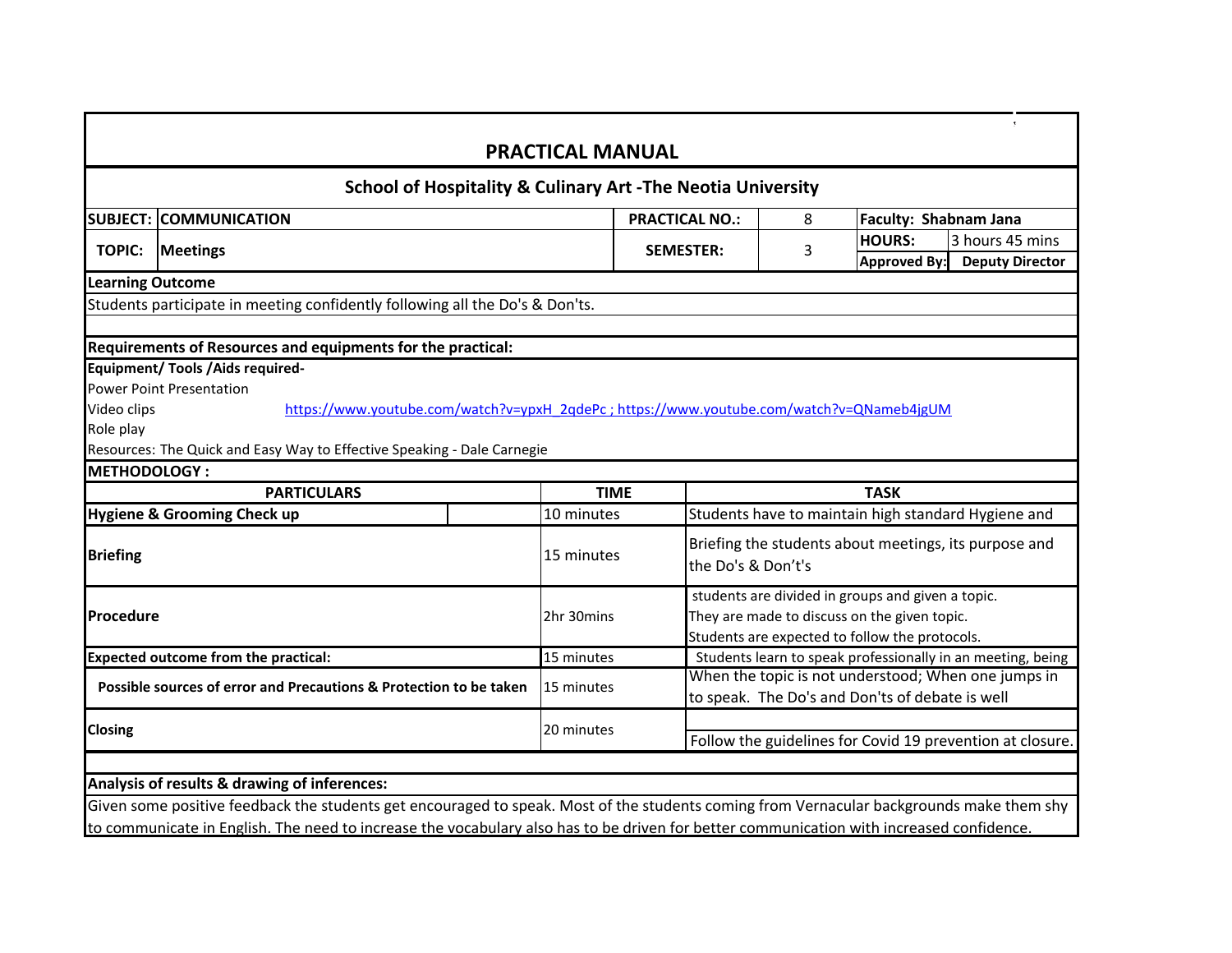|                                                                                                                                                  | <b>PRACTICAL MANUAL</b> |                                                               |                                                                                                                                                                                                                                                     |                                                                                                                  |  |
|--------------------------------------------------------------------------------------------------------------------------------------------------|-------------------------|---------------------------------------------------------------|-----------------------------------------------------------------------------------------------------------------------------------------------------------------------------------------------------------------------------------------------------|------------------------------------------------------------------------------------------------------------------|--|
| <b>School of Hospitality &amp; Culinary Art -The Neotia University</b>                                                                           |                         |                                                               |                                                                                                                                                                                                                                                     |                                                                                                                  |  |
| <b>SUBJECT: COMMUNICATION</b>                                                                                                                    |                         | <b>PRACTICAL NO.:</b>                                         | 9                                                                                                                                                                                                                                                   | Faculty: Shabnam Jana                                                                                            |  |
| Digital Media: E-Mail Handling, Internet and Social Media<br><b>TOPIC:</b><br><b>Etiquette</b>                                                   |                         | <b>HOURS:</b><br>3<br><b>SEMESTER:</b><br><b>Approved By:</b> |                                                                                                                                                                                                                                                     | 3 hours 45 mins<br><b>Deputy Director</b>                                                                        |  |
| <b>Learning outcome</b>                                                                                                                          |                         |                                                               |                                                                                                                                                                                                                                                     |                                                                                                                  |  |
| Students are able to use the digital media correctly                                                                                             |                         |                                                               |                                                                                                                                                                                                                                                     |                                                                                                                  |  |
| Students are well equipped to write emails correctly and use internet successfully                                                               |                         |                                                               |                                                                                                                                                                                                                                                     |                                                                                                                  |  |
| Requirements of Resources and equipments for the practical:                                                                                      |                         |                                                               |                                                                                                                                                                                                                                                     |                                                                                                                  |  |
| Equipment/ Tools / Aids required-<br>Power Point Presentation used<br>Video clips<br>Task                                                        |                         |                                                               |                                                                                                                                                                                                                                                     |                                                                                                                  |  |
| Resources The Quick and Easy Way to Effective Speaking - Dale Carnegie                                                                           |                         |                                                               |                                                                                                                                                                                                                                                     |                                                                                                                  |  |
| <b>METHODOLOGY:</b>                                                                                                                              |                         |                                                               |                                                                                                                                                                                                                                                     |                                                                                                                  |  |
| <b>PARTICULARS</b>                                                                                                                               | <b>TIME</b>             |                                                               |                                                                                                                                                                                                                                                     | <b>TASK</b>                                                                                                      |  |
| <b>Hygiene &amp; Grooming Check up</b>                                                                                                           | 10 minutes              |                                                               |                                                                                                                                                                                                                                                     | Students have to maintain high standard Hygiene and                                                              |  |
| <b>Briefing</b>                                                                                                                                  | 15 minutes              | Digital Media                                                 |                                                                                                                                                                                                                                                     | Students are briefed about writing skills and trends.<br>Using the internet and email. Writing on Social Medial, |  |
| Procedure                                                                                                                                        | 2hr 30mins              |                                                               | Using various sample posts, power point presentation<br>students are explained the use of internet. The email writing<br>etiquettes to be followed on business email writing, social<br>media posts. Using Social media for promotional activities. |                                                                                                                  |  |
| <b>Expected outcome from the practical</b>                                                                                                       | 15 minutes              |                                                               |                                                                                                                                                                                                                                                     | Students should be confident to use and write on anu digital media                                               |  |
| Possible sources of error and Precautions & Protection to be taken                                                                               | 15 minutes              |                                                               |                                                                                                                                                                                                                                                     | Students having faulty grammar and spelling errors;<br>using abbreviations; Proper guidance to improve           |  |
| Closing                                                                                                                                          | 20 minutes              |                                                               |                                                                                                                                                                                                                                                     | Students prepare posts for Social media.<br>Follow the guidelines for Covid 19 prevention at closure.            |  |
| Analysis of results & drawing of inferences:                                                                                                     |                         |                                                               |                                                                                                                                                                                                                                                     |                                                                                                                  |  |
| Generally students are used to writing without much care as the purpose of writing is not understood. Once the purpose is clear, they also learn |                         |                                                               |                                                                                                                                                                                                                                                     |                                                                                                                  |  |
| to avoid plagiarism. Creative writing and research to be encouraged.                                                                             |                         |                                                               |                                                                                                                                                                                                                                                     |                                                                                                                  |  |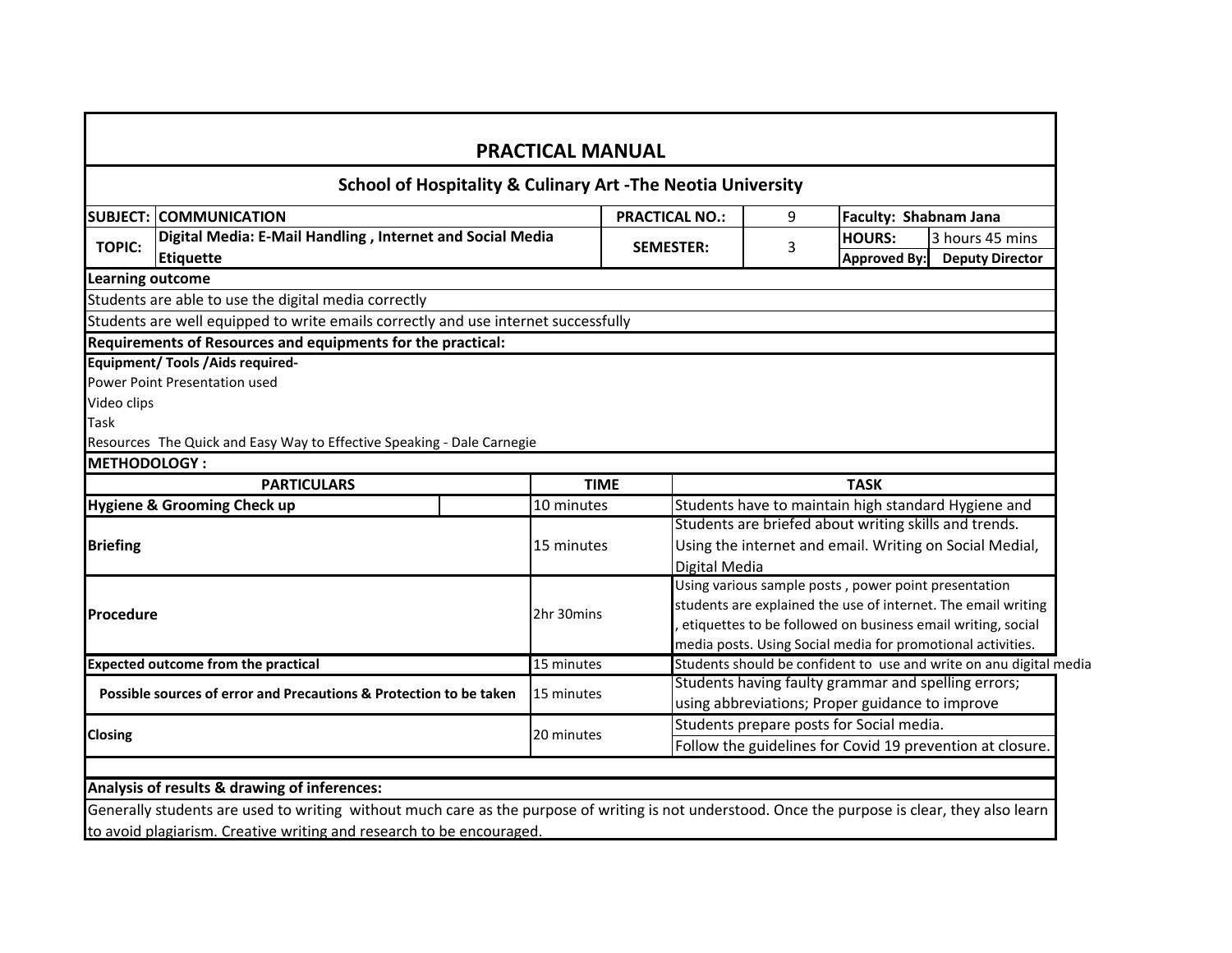| <b>PRACTICAL MANUAL</b>                                                                                 |                                                                                           |             |                  |                                     |                                                                                                                    |  |  |  |
|---------------------------------------------------------------------------------------------------------|-------------------------------------------------------------------------------------------|-------------|------------------|-------------------------------------|--------------------------------------------------------------------------------------------------------------------|--|--|--|
| <b>School of Hospitality &amp; Culinary Art -The Neotia University</b>                                  |                                                                                           |             |                  |                                     |                                                                                                                    |  |  |  |
| <b>SUBJECT:</b><br><b>COMMUNICATION</b><br><b>PRACTICAL NO.:</b><br>10,11 & 12<br>Faculty: Shabnam Jana |                                                                                           |             |                  |                                     |                                                                                                                    |  |  |  |
| <b>TOPIC:</b>                                                                                           | <b>Making a presentation</b>                                                              |             | <b>SEMESTER:</b> | 4                                   | <b>HOURS:</b><br>3 hours 45 mins                                                                                   |  |  |  |
|                                                                                                         |                                                                                           |             |                  |                                     | <b>Approved By:</b><br><b>Deputy Director</b>                                                                      |  |  |  |
|                                                                                                         | <b>Learning Outcome</b>                                                                   |             |                  |                                     |                                                                                                                    |  |  |  |
|                                                                                                         | Students are able to make a PPT                                                           |             |                  |                                     |                                                                                                                    |  |  |  |
|                                                                                                         | Students are well equipped to make an professional presentation.                          |             |                  |                                     |                                                                                                                    |  |  |  |
|                                                                                                         | Requirements of Resources and equipments for the practical:                               |             |                  |                                     |                                                                                                                    |  |  |  |
|                                                                                                         | <b>Equipment/ Tools / Aids required-</b>                                                  |             |                  |                                     |                                                                                                                    |  |  |  |
|                                                                                                         | Power Point Presentation                                                                  |             |                  |                                     |                                                                                                                    |  |  |  |
| Video clips                                                                                             | https://www.youtube.com/watch?v=bE42HTMObtA; https://www.youtube.com/watch?v=Vn_bR1AlV-s; |             |                  |                                     |                                                                                                                    |  |  |  |
| Task                                                                                                    |                                                                                           |             |                  |                                     |                                                                                                                    |  |  |  |
|                                                                                                         | Resources: The Quick and Easy Way to Effective Speaking - Dale Carnegie                   |             |                  |                                     |                                                                                                                    |  |  |  |
| <b>METHODOLOGY:</b>                                                                                     |                                                                                           |             |                  |                                     |                                                                                                                    |  |  |  |
|                                                                                                         | <b>PARTICULARS</b>                                                                        | <b>TIME</b> |                  |                                     | <b>TASK</b>                                                                                                        |  |  |  |
|                                                                                                         |                                                                                           |             |                  |                                     |                                                                                                                    |  |  |  |
|                                                                                                         | <b>Hygiene &amp; Grooming Check up</b>                                                    | 10 minutes  |                  |                                     | Students have to maintain high standard Hygiene and                                                                |  |  |  |
| <b>Briefing</b>                                                                                         |                                                                                           | 15 minutes  |                  | Brief the students about the topic, |                                                                                                                    |  |  |  |
| Procedure                                                                                               |                                                                                           | 2hr 30mins  |                  | ppt, its basics. dos and dont etc.  | With the use of PPT students are taught how to make the                                                            |  |  |  |
|                                                                                                         | <b>Expected outcome from the practical</b>                                                | 15 minutes  |                  |                                     | Students learn to prepare an impressive presentation.                                                              |  |  |  |
|                                                                                                         |                                                                                           |             |                  |                                     |                                                                                                                    |  |  |  |
|                                                                                                         | Possible sources of error and Precautions & Protection to be taken                        | 15 minutes  |                  |                                     | Incorrect format; Improper Font type and size. Improper<br>used of Block letters, grammar and incorrect spellings. |  |  |  |
|                                                                                                         |                                                                                           |             |                  |                                     | Students prepare a ppt given on the topics.                                                                        |  |  |  |
| Closing                                                                                                 |                                                                                           | 20 minutes  |                  |                                     | Follow the guidelines for Covid 19 prevention at closure.                                                          |  |  |  |
|                                                                                                         |                                                                                           |             |                  |                                     |                                                                                                                    |  |  |  |
|                                                                                                         | Analysis of results & drawing of inferences:                                              |             |                  |                                     |                                                                                                                    |  |  |  |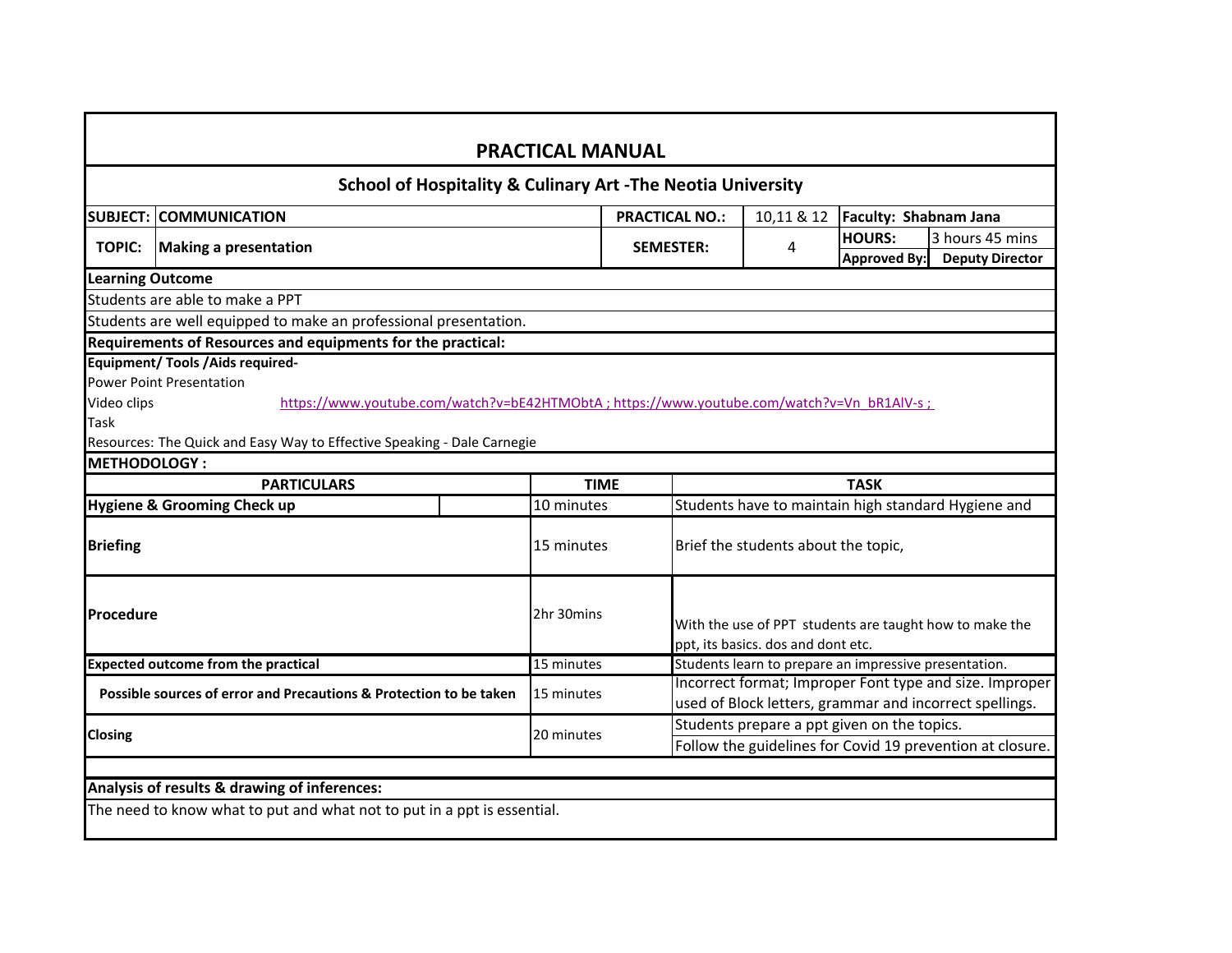|                                                                                                                                          |                                                             | <b>PRACTICAL MANUAL</b>                                                |                                                                              |   |                                                    |                                                                                                                                              |
|------------------------------------------------------------------------------------------------------------------------------------------|-------------------------------------------------------------|------------------------------------------------------------------------|------------------------------------------------------------------------------|---|----------------------------------------------------|----------------------------------------------------------------------------------------------------------------------------------------------|
|                                                                                                                                          |                                                             | <b>School of Hospitality &amp; Culinary Art -The Neotia University</b> |                                                                              |   |                                                    |                                                                                                                                              |
| <b>SUBJECT:</b><br><b>COMMUNICATION</b>                                                                                                  | <b>PRACTICAL NO.:</b><br><b>Faculty: Shabnam Jana</b><br>13 |                                                                        |                                                                              |   |                                                    |                                                                                                                                              |
| <b>TOPIC:</b><br><b>Extempore</b>                                                                                                        |                                                             |                                                                        | <b>SEMESTER:</b>                                                             | 3 | <b>HOURS:</b>                                      | 3 hours 45 mins                                                                                                                              |
|                                                                                                                                          |                                                             |                                                                        |                                                                              |   | <b>Approved By:</b>                                | <b>Deputy Director</b>                                                                                                                       |
| <b>Learning Outcome</b>                                                                                                                  |                                                             |                                                                        |                                                                              |   |                                                    |                                                                                                                                              |
| With regular practice Students participate in Extempore confidently following all the Do's & Don'ts.                                     |                                                             |                                                                        |                                                                              |   |                                                    |                                                                                                                                              |
| Requirements of Resources and equipments for the practical:                                                                              |                                                             |                                                                        |                                                                              |   |                                                    |                                                                                                                                              |
| Equipment/ Tools /Aids required-                                                                                                         |                                                             |                                                                        |                                                                              |   |                                                    |                                                                                                                                              |
| Power Point Presentation                                                                                                                 |                                                             |                                                                        |                                                                              |   |                                                    |                                                                                                                                              |
| Video clips                                                                                                                              |                                                             | https://www.youtube.com/watch?v=pojovCe-nkE                            |                                                                              |   |                                                    |                                                                                                                                              |
| Role play                                                                                                                                |                                                             |                                                                        |                                                                              |   |                                                    |                                                                                                                                              |
| Resources: The Quick and Easy Way to Effective Speaking - Dale Carnegie                                                                  |                                                             |                                                                        |                                                                              |   |                                                    |                                                                                                                                              |
| <b>METHODOLOGY:</b>                                                                                                                      |                                                             |                                                                        |                                                                              |   |                                                    |                                                                                                                                              |
| <b>PARTICULARS</b>                                                                                                                       |                                                             | <b>TIME</b>                                                            |                                                                              |   | <b>TASK</b>                                        |                                                                                                                                              |
| Hygiene & Grooming Check up                                                                                                              |                                                             | 10 minutes                                                             |                                                                              |   |                                                    | Students have to maintain high standard Hygiene and                                                                                          |
| <b>Briefing</b>                                                                                                                          |                                                             | 15 minutes                                                             | Briefing the students about Extempore, its purpose and<br>the Do's & Don't's |   |                                                    |                                                                                                                                              |
|                                                                                                                                          |                                                             |                                                                        |                                                                              |   | Each student is given a topic to speak upon.       |                                                                                                                                              |
| Procedure                                                                                                                                |                                                             | 2hr 30mins                                                             |                                                                              |   |                                                    | They take part in a role play, where they need to speak for 2 r                                                                              |
|                                                                                                                                          |                                                             |                                                                        |                                                                              |   |                                                    | The topics initially is given to the students based on their                                                                                 |
| <b>Expected outcome from the practical:</b>                                                                                              |                                                             | 15 minutes                                                             |                                                                              |   |                                                    | Students learn to speak confidently in an Extempore, being aware of the Do's & Don'ts<br>When the topic is not understood; When one jumps in |
| Possible sources of error and Precautions & Protection to be taken                                                                       |                                                             | 15 minutes                                                             |                                                                              |   | to speak. The Do's and Don'ts of Extempore is well |                                                                                                                                              |
|                                                                                                                                          |                                                             |                                                                        |                                                                              |   |                                                    |                                                                                                                                              |
| Closing                                                                                                                                  |                                                             | 20 minutes                                                             |                                                                              |   |                                                    | Follow the guidelines for Covid 19 prevention at closure.                                                                                    |
|                                                                                                                                          |                                                             |                                                                        |                                                                              |   |                                                    |                                                                                                                                              |
| Analysis of results & drawing of inferences:                                                                                             |                                                             |                                                                        |                                                                              |   |                                                    |                                                                                                                                              |
| Given some positive feedback the students get encouraged to speak. Most of the students coming from Vernacular backgrounds make them shy |                                                             |                                                                        |                                                                              |   |                                                    |                                                                                                                                              |
| to communicate in English. The need to increase the vocabulary also has to be driven for better communication with increased confidence. |                                                             |                                                                        |                                                                              |   |                                                    |                                                                                                                                              |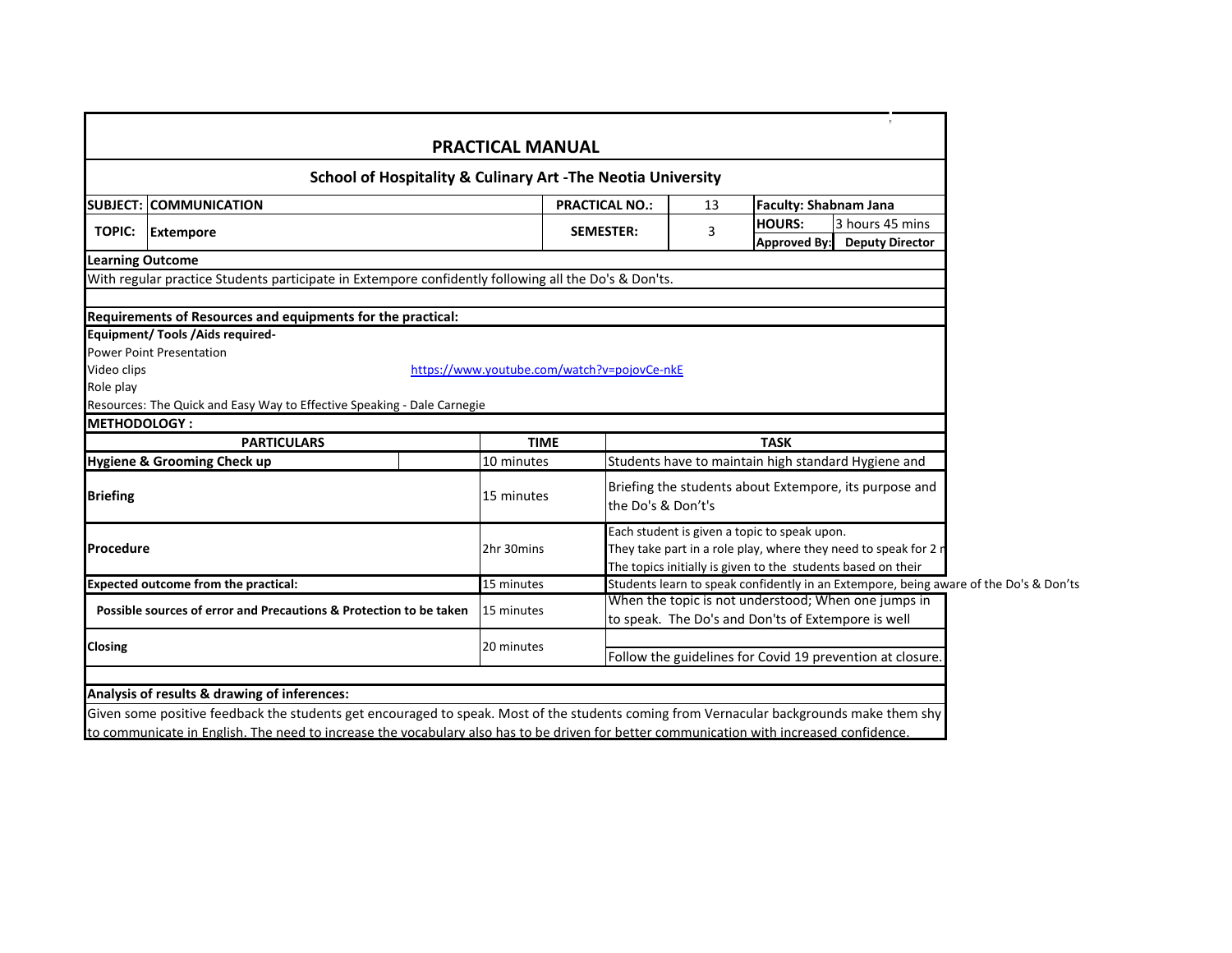| <b>PRACTICAL MANUAL</b>                                                               |                                                                                                                                                 |             |  |                                                                                                                                                                                                                                                       |                                                                                                                    |  |  |  |
|---------------------------------------------------------------------------------------|-------------------------------------------------------------------------------------------------------------------------------------------------|-------------|--|-------------------------------------------------------------------------------------------------------------------------------------------------------------------------------------------------------------------------------------------------------|--------------------------------------------------------------------------------------------------------------------|--|--|--|
| <b>School of Hospitality &amp; Culinary Art -The Neotia University</b>                |                                                                                                                                                 |             |  |                                                                                                                                                                                                                                                       |                                                                                                                    |  |  |  |
| <b>SUBJECT: COMMUNICATION</b><br><b>PRACTICAL NO.:</b><br>Faculty: Shabnam Jana<br>14 |                                                                                                                                                 |             |  |                                                                                                                                                                                                                                                       |                                                                                                                    |  |  |  |
| <b>TOPIC:</b>                                                                         | <b>HOURS:</b><br>3 hours 45 mins<br><b>STORY TELLING</b><br>3<br><b>SEMESTER:</b><br><b>Deputy Director</b><br><b>Approved By:</b>              |             |  |                                                                                                                                                                                                                                                       |                                                                                                                    |  |  |  |
| <b>Learning Outcome</b>                                                               |                                                                                                                                                 |             |  |                                                                                                                                                                                                                                                       |                                                                                                                    |  |  |  |
|                                                                                       | Students learn Story telling interestingly and effectively using the right techniqes.                                                           |             |  |                                                                                                                                                                                                                                                       |                                                                                                                    |  |  |  |
|                                                                                       | Requirements of Resources and equipments for the practical:                                                                                     |             |  |                                                                                                                                                                                                                                                       |                                                                                                                    |  |  |  |
|                                                                                       | <b>Equipment/ Tools / Aids required-</b>                                                                                                        |             |  |                                                                                                                                                                                                                                                       |                                                                                                                    |  |  |  |
|                                                                                       | <b>Power Point Presentation</b>                                                                                                                 |             |  |                                                                                                                                                                                                                                                       |                                                                                                                    |  |  |  |
| Video clips                                                                           | https://www.youtube.com/watch?v=Nj-hdQMa3uA; https://www.youtube.com/watch?v=357t2QLTVD4                                                        |             |  |                                                                                                                                                                                                                                                       |                                                                                                                    |  |  |  |
| Activity                                                                              |                                                                                                                                                 |             |  |                                                                                                                                                                                                                                                       |                                                                                                                    |  |  |  |
|                                                                                       | Resources: The Quick and Easy Way to Effective Speaking - Dale Carnegie                                                                         |             |  |                                                                                                                                                                                                                                                       |                                                                                                                    |  |  |  |
| METHODOLOGY :                                                                         |                                                                                                                                                 |             |  |                                                                                                                                                                                                                                                       |                                                                                                                    |  |  |  |
|                                                                                       | <b>PARTICULARS</b>                                                                                                                              | <b>TIME</b> |  |                                                                                                                                                                                                                                                       | <b>TASK</b>                                                                                                        |  |  |  |
|                                                                                       | Hygiene & Grooming Check up                                                                                                                     | 10 minutes  |  |                                                                                                                                                                                                                                                       | Students have to maintain high standard Hygiene and                                                                |  |  |  |
| <b>Briefing</b>                                                                       |                                                                                                                                                 | 15 minutes  |  |                                                                                                                                                                                                                                                       | Story telling as sharing and interpreting experiences.<br>Powerful means of influencing audience.                  |  |  |  |
| Procedure                                                                             |                                                                                                                                                 | 2hr 30mins  |  | Importance, Use, Types and Techniques of Story telling is<br>Stories teach us about life, about ourselves and about others.<br>Storytelling is a unique way for students to develop an<br>understanding, respect and appreciation for other cultures, |                                                                                                                    |  |  |  |
|                                                                                       | <b>Expected outcome from the practical:</b>                                                                                                     | 15 minutes  |  |                                                                                                                                                                                                                                                       | Students learn the art and techniques of effective story telling                                                   |  |  |  |
|                                                                                       | Possible sources of error and Precautions & Protection to be taken                                                                              | 20 minutes  |  |                                                                                                                                                                                                                                                       | Fail to hold the attention of the audience for long. A<br>strong story plot has a narrative, which is missing; The |  |  |  |
|                                                                                       |                                                                                                                                                 | 15 minutes  |  | Students queries answered.                                                                                                                                                                                                                            |                                                                                                                    |  |  |  |
| <b>Closing</b>                                                                        |                                                                                                                                                 |             |  |                                                                                                                                                                                                                                                       | Follow the guidelines for Covid 19 prevention at closure.                                                          |  |  |  |
|                                                                                       |                                                                                                                                                 |             |  |                                                                                                                                                                                                                                                       |                                                                                                                    |  |  |  |
|                                                                                       |                                                                                                                                                 |             |  |                                                                                                                                                                                                                                                       |                                                                                                                    |  |  |  |
|                                                                                       | Analysis of results & drawing of inferences:                                                                                                    |             |  |                                                                                                                                                                                                                                                       |                                                                                                                    |  |  |  |
|                                                                                       | Helps to develop imagination as story telling helps to picturise. The 3 types of stories Happy ending, Unhappy Ending and Tragedy are the basis |             |  |                                                                                                                                                                                                                                                       |                                                                                                                    |  |  |  |
|                                                                                       | of all stories. All elements of a story -character, setting, conflict, plot and theme helps to complete a story.                                |             |  |                                                                                                                                                                                                                                                       |                                                                                                                    |  |  |  |